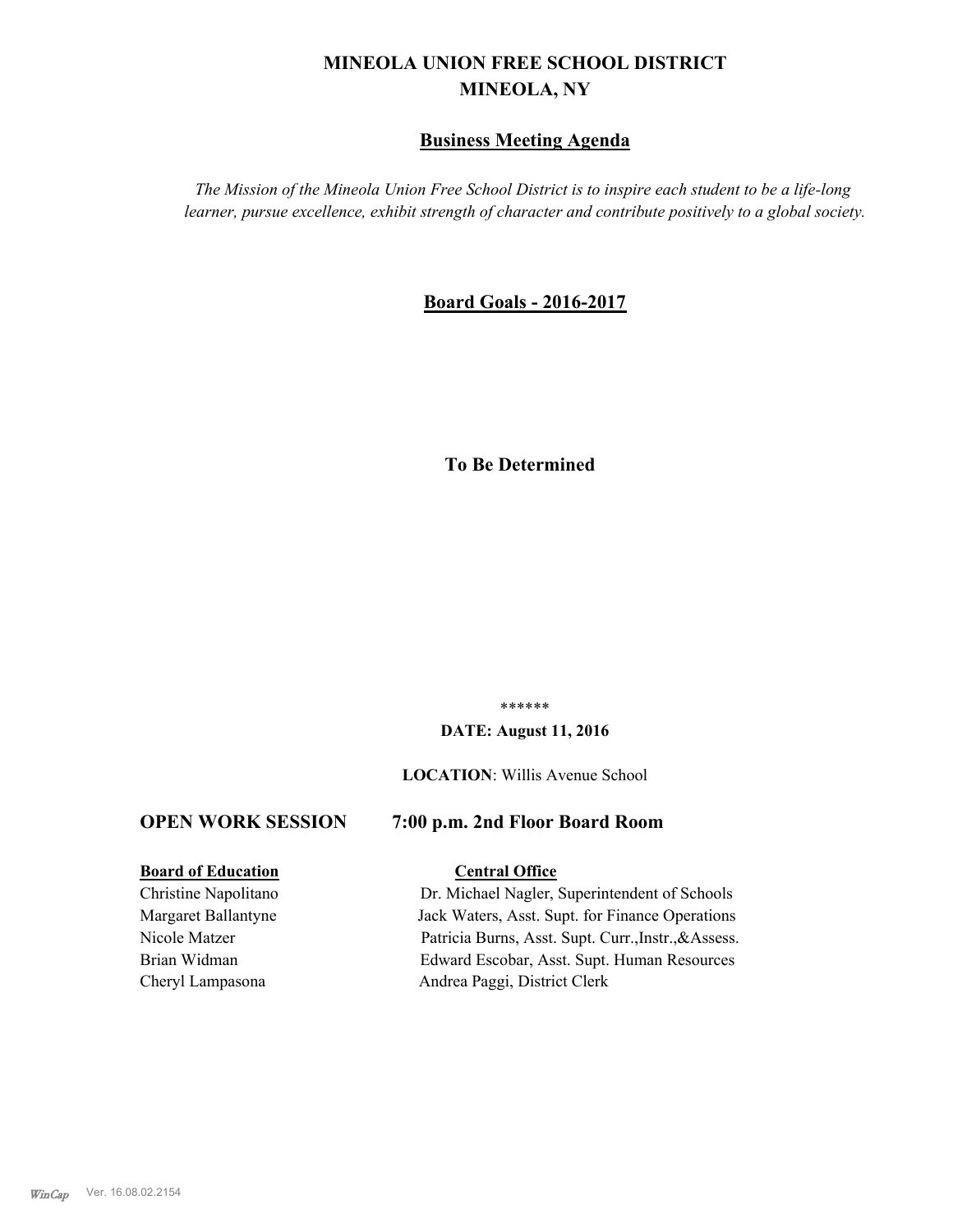**A. Call to Order B. Pledge of Allegiance C. Reading of Mission D. Moment of Silent Meditation**

**E. Dais & Visitor Introductions**

**F. High School Student Organization Report**

**G. BOE Reports**

**a. Comments from Board Trustees**

**b. Comments from Board President**

**c. Comments from Superintendent**

**H. Old Business**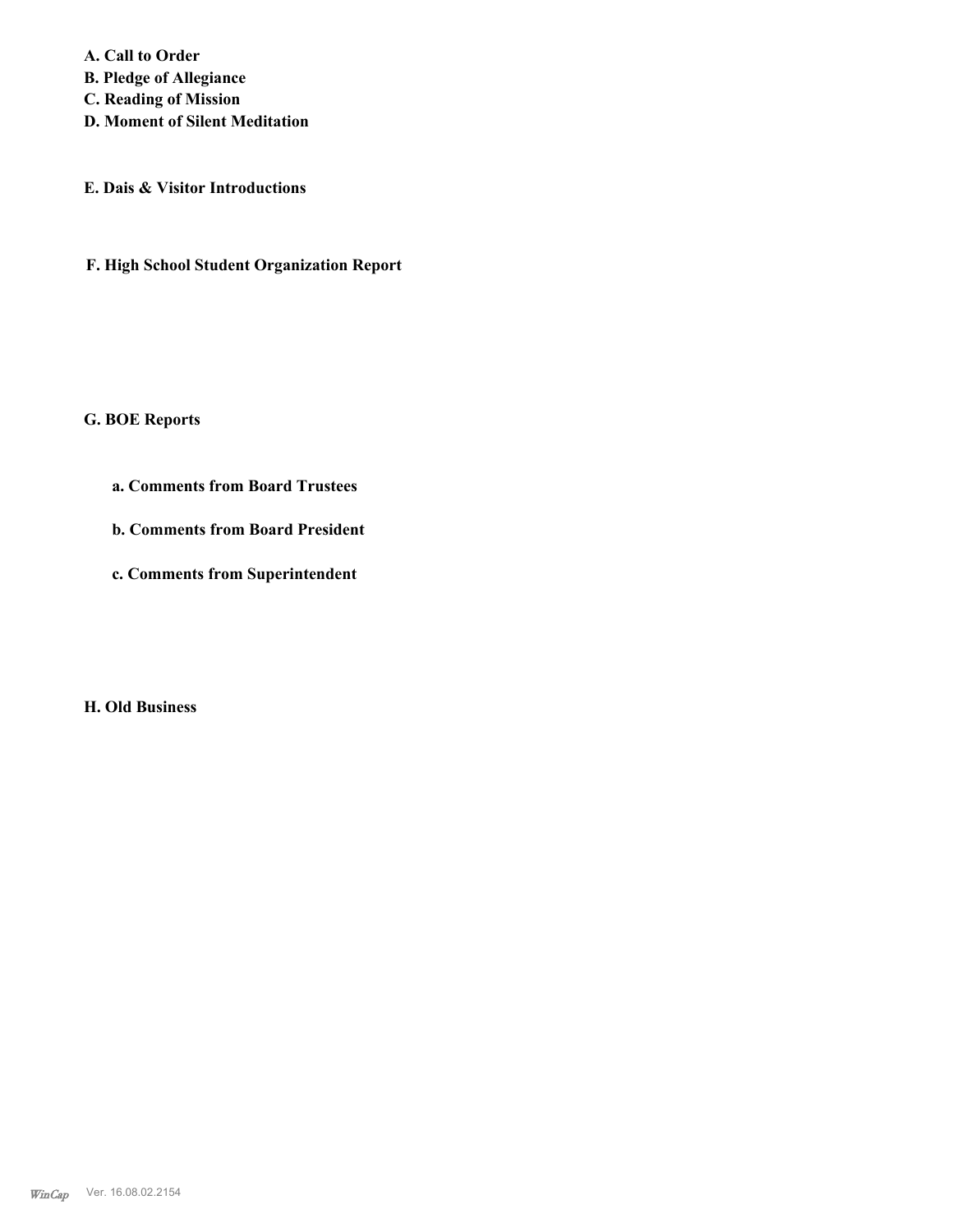#### **I. New Business**

## **2016- 2017 Tax Levy Affidavit**

**RESOLUTION # 8 -BE IT RESOLVED** that the Mineola Board of Education adopts the tax levy of \$78,843,160 to be raised by taxation for the Mineola UFSD of the Town of North Hempstead, Nassau County, New York for the 2016- 2017 school year to be levied upon the taxable property of the said school district as said property has been certified to by the Board of Assessors for the said school year.

| <b>Motion:</b><br>Second: |     |
|---------------------------|-----|
| Yes:                      | No: |
|                           |     |
|                           |     |
|                           |     |
|                           |     |
| Passed:                   |     |

#### **Approval of CAP- Risk Assessment Report**

**RESOLUTION # 9 - BE IT RESOLVED** that the Board of Education of the Mineola Union Free School District hereby accepts the Corrective Action Plan ("CAP") related to the Risk Assessment Report and hereby instructs the Assistant Superintendent for Finance and Operations to file such a plan with the NYSED Office of Audit Services.

| <b>Motion:</b><br>Second: |     |
|---------------------------|-----|
| Yes:                      | No: |
|                           |     |
|                           |     |
|                           |     |
|                           |     |
| Passed:                   |     |

## **Approval of CAP-Agreed Upon Procedures Report**

**RESOLUTION # 10 - BE IT RESOLVED** that the Board of Education of the Mineola Union Free School District hereby accepts the Corrective Action Plan ("CAP") related to the Agreed Upon Procedures Report and hereby instructs the Assistant Superintendent for Finance and Operations to file such a plan with the NYSED Office of Audit Services.

| <b>Motion:</b> |  |
|----------------|--|
| Second:        |  |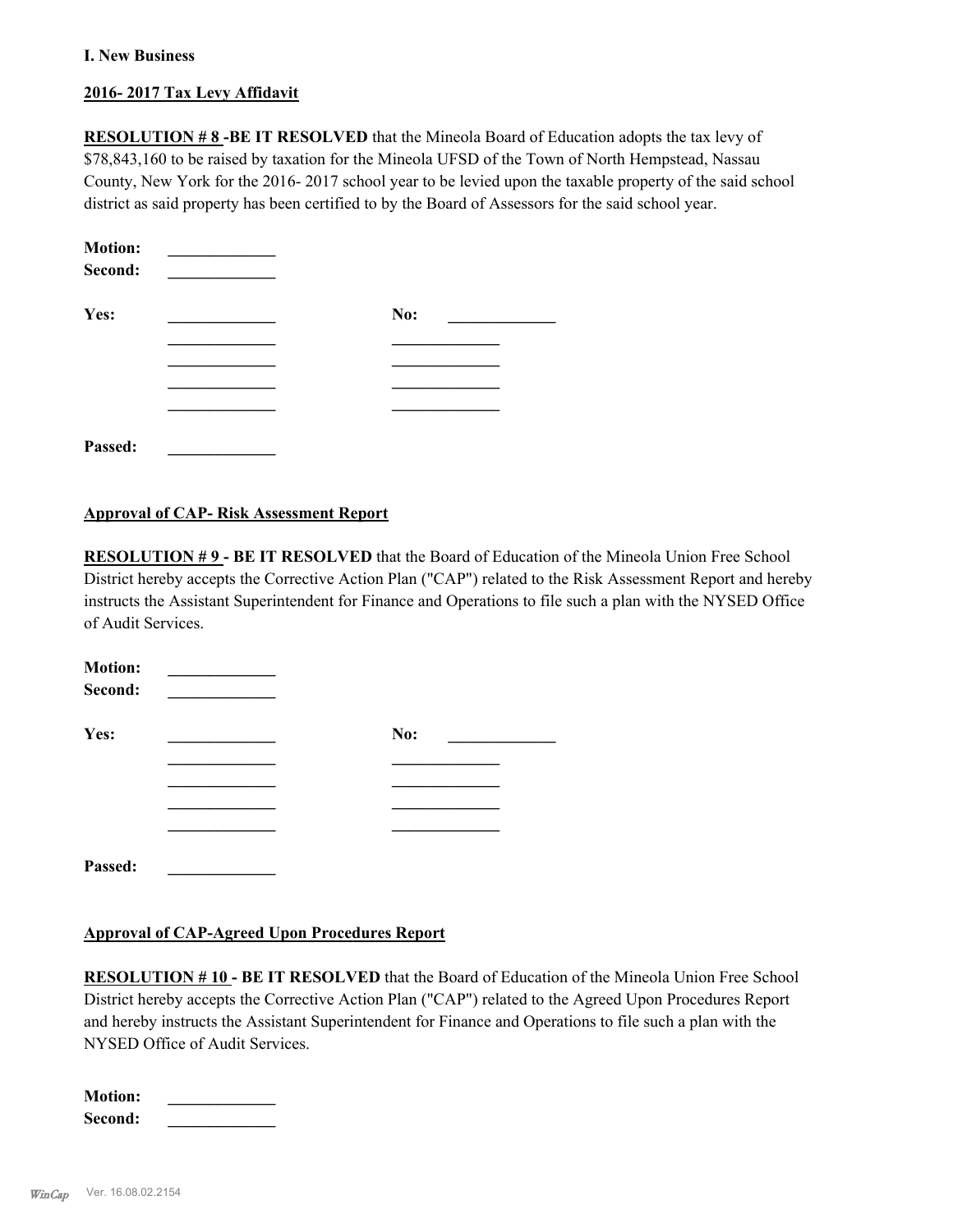| Yes:    | No: |
|---------|-----|
|         |     |
|         |     |
|         |     |
|         |     |
| Passed: |     |

#### **Approval of License Agreement with Portuguese Cultural Society**

**RESOLUTION #11 - BE IT RESOLVED** that the Board of Education approves the license agreement between the Mineola Union Free School District and the Portuguese Cultural Society Julio Dinis, LTD, commencing on September 1, 2016 and terminating on June 30, 2017.

| <b>Motion:</b><br>Second: |     |  |
|---------------------------|-----|--|
| Yes:                      | No: |  |
|                           |     |  |
|                           |     |  |
|                           |     |  |
| Passed:                   |     |  |

#### **J. Consensus Agenda**

**RESOLUTION # 12- BE IT RESOLVED** that the Board of Education approves the consensus agenda items J.1.a. through J.9.a.4, as presented.

| <b>Motion:</b><br>Second: |     |
|---------------------------|-----|
| Yes:                      | No: |
|                           |     |
|                           |     |
|                           |     |
|                           |     |
| Passed:                   |     |

#### 1. **Accepting of Minutes**

That the Board of Education accepts the minutes of the July 21, 2016 Business Meeting as presented. a.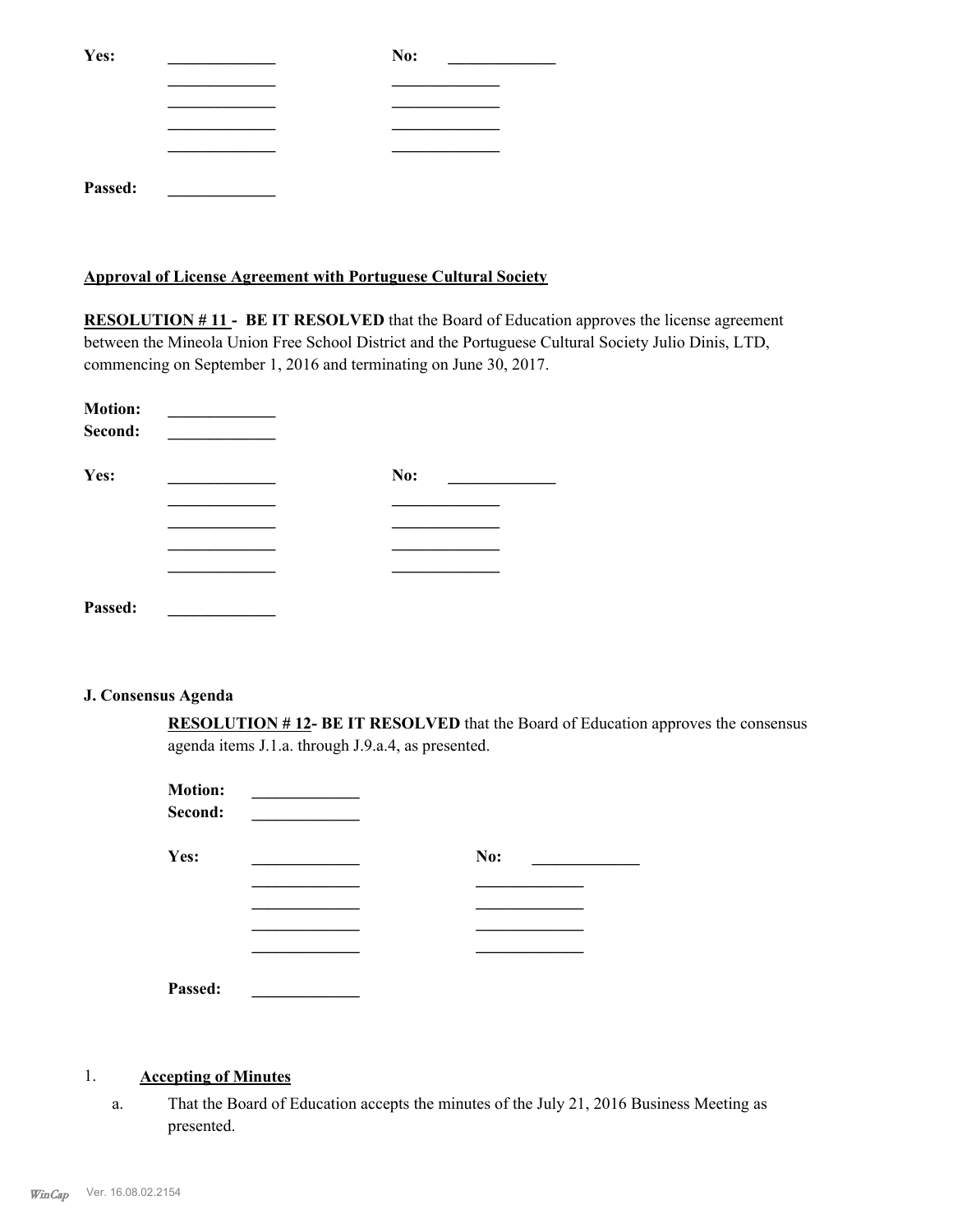# 2. **Instruction**

- a. Resignation(s)
- That the Board of Education accepts the resignation of Catherine M. Baker, Elementary Teacher, effective August 31, 2016. 1.
- b. Leave(s) of Absence/Child Rearing
- That the Board of Education grants a request to Theresa Duignan, to extend her Leave of Absence, for child-rearing purposes, from February 1, 2017 to June 30, 2017. 1.
- c. Appointments Instruction
- That the Board of Education approves to amend the appointment of Elizabeth Gazzini, to the position of part time/hourly paid Special Education Teacher at Jackson Avenue, effective August 31, 2016 to June 30, 2017 with a salary of \$55.32 per hour. 1.
- That the Board of Education approves the appointment of Joseph Cerulli, to the position of Summer Wrestling Clinic Coach, effective July 1, 2016 with a salary of \$63.19 per hour. 2.
- That the Board of Education approves the appointment of Frank Massaro, to the position of Summer Girls Lacrosse Clinic Coach, effective July 1, 2016 with a salary of \$58.14 per hour. 3.
- That the Board of Education approves to amend the appointment of Nicole Bartone, to the position of part time (.6) Reading Teacher, effective August 31, 2016 to June 30, 2017 with a salary of .6 of MA+60, Step 23, \$127,132 equaling \$76,289. 4.
- That the Board of Education approves the appointment of Jillian Vento, to the position of Probationary Special Education Teacher, effective August 31, 2016, with a salary of MA, Step 2, \$71,246 and a Probationary Period from August 31, 2016 to August 30, 2019. 5.
- That the Board of Education approves the appointment of Stephanie Kelly, to the position of Special Education Leave Replacement Teacher for Susan Palladino, effective August 31, 2016 to January 31, 2017, with a salary of MA, Step 1, \$68,282, prorated. 6.

#### Appointment(s) Sub Teacher per diem d.

That the Board of Education accepts the following individual(s) as Per Diem Substitute Teacher(s) for the current school year, at a daily rate of \$100 days 0-10, \$110 days 11-20, \$120 days 21-30, \$130 day 31+; and retirees at a daily rate of \$125.00 per day, \$130 per day after 30 days.:

|                | <b>EMPLOYEE NAME</b>       | <b>EMPLOYEE CERTIFICATION</b>      |
|----------------|----------------------------|------------------------------------|
| $\mathbf{1}$ . | Daniel Bailey              | Physical Ed                        |
| 2.             | Maria Ciaravino            | PreK - Grade 6                     |
| 3.             | Maninder K. Chawla         | Childhood Education (Grades 1-6)   |
| 4.             | Beverly C. Coleman         | Spanish 7-12                       |
| 5.             | Christina Castello         | Childhood Education (Grades 1-6)   |
| 6.             | Maureen Cromwell (Retiree) | Nursery - Grade 6                  |
| 7.             | Lorelle Delia              | Reading, PreK-6                    |
| 8.             | Erica A. Derlath           | Childhood Ed $(1-6)$ , SWD $(1-6)$ |
| 9.             | Hyman Krebs (Retiree)      | Nursery/K/Grades 1-6               |
| 10.            | Lauren Kelly               | Childhood Ed $(1-6)$ , SWD $(1-6)$ |
| 11.            | Stephanie Kelly            | Childhood Ed $(1-6)$ , SWD $(1-6)$ |
| 12.            | Susan M. Kingsepp          | PreK-6, Business Ed                |
| 13.            | Sherry Leibowitz (Retiree) | Nursery/K/Grades 1-6               |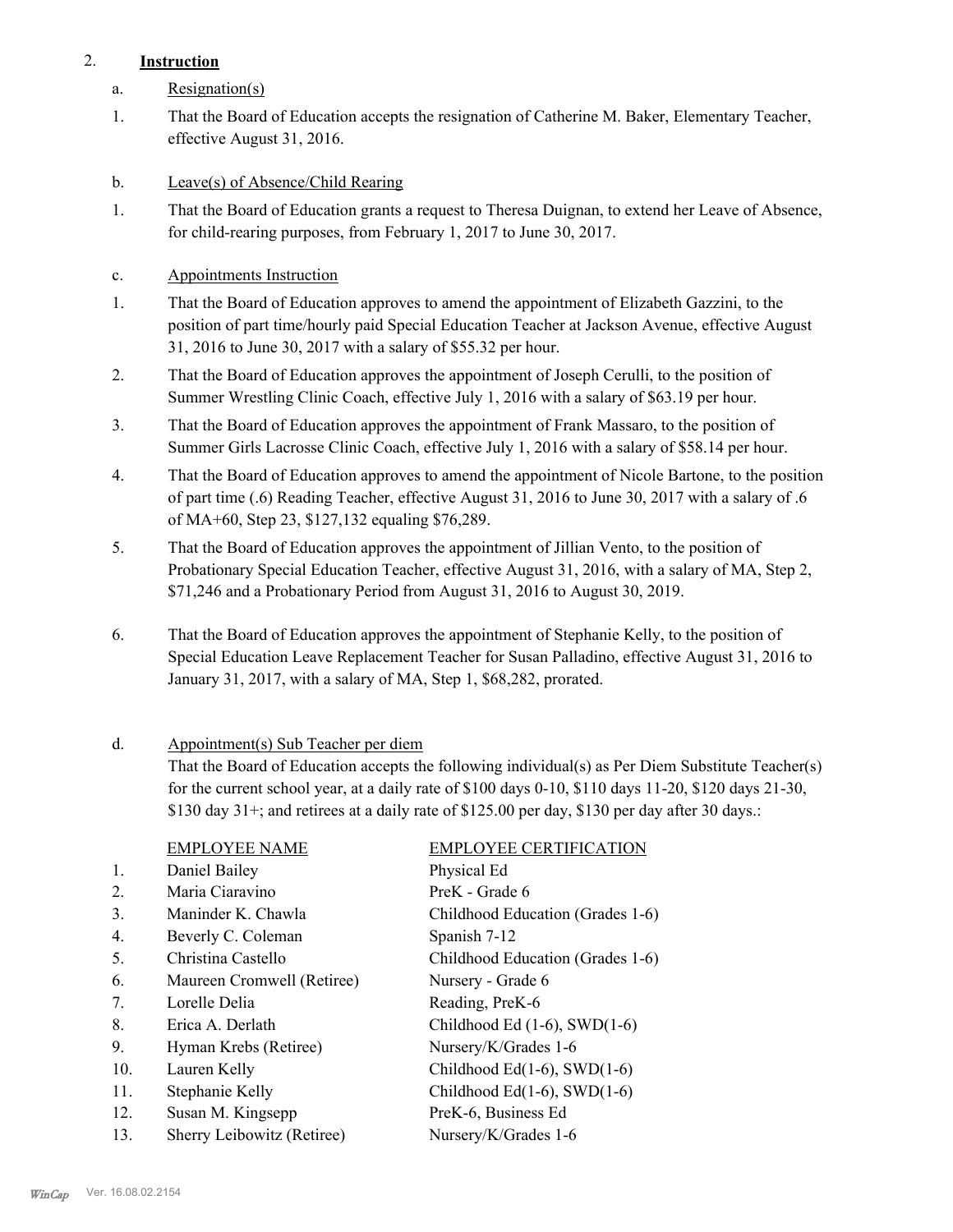# EMPLOYEE NAME EMPLOYEE CERTIFICATION

- 14. Eileen M. Lusardi Nursery/K/Grades 1-6 15. Gail Marques Childhood Education (Grades 1-6) 16. Matthew C. Miller Childhood Education (Grades 1-6) 17. Emily A. Mooney Students with Disabilities (Grades 1-6) 18. Mary Pryor Social Studies 7-12
- 
- 
- 
- 22. Aislinn Oliveri Music
- e. Appointment(S) Perm Sub

19. Jeffrey Schwartz Social Studies 7-12 20. Lauren M. Siemann Childhood Education (Grades 1-6) 21. James J. Dunlop Childhood Education (Grades 1-6)

- That the Board of Education approves the appointment of Aislinn Oliveri, to the position of .4 Permanent Substitute Teacher at a daily rate of \$40.00, effective October 1, 2016 to May 31, 2017. 1.
- Appointment(S) Band Camp f.

That the Board of Education approves the following staff members for Band Camp, a self funded program. (Salary, hourly summer wages are based on the MTA contractual rates):

|     | <b>POSITION</b>                     | <b>EMPLOYEE NAME</b> | <b>STEP</b> | <b>STIPEND</b> |
|-----|-------------------------------------|----------------------|-------------|----------------|
| 1.  | <b>Band Camp Director</b>           | Christopher Toomey   |             | \$1,879.00     |
| 2.  | <b>Band Camp Rockette Director</b>  | Lindsay Beaumont     |             | \$1,251.00     |
| 3.  | <b>Band Camp Asst Band Director</b> | Zachary St. John     |             | \$1,251.00     |
| 4.  | <b>Instructional Chaperone</b>      | Ana Ayala            |             | \$834.00       |
| 5.  | <b>Instructional Chaperone</b>      | Samantha Giorgio     |             | \$834.00       |
| 6.  | <b>Instructional Chaperone</b>      | Kenneth Kamping      |             | \$834.00       |
| 7.  | <b>Instructional Chaperone</b>      | Jennifer Okserhorn   |             | \$834.00       |
| 8.  | <b>Instructional Chaperone</b>      | Suzanne Sommerhalter |             | \$834.00       |
| 9.  | Chaperone                           | Jill Mullane         |             | \$730.00       |
| 10. | Chaperone                           | Thomas Mullane       |             | \$730.00       |
| 11. | <b>Band Camp EMT</b>                | Lauren Bonilla       |             | \$730.00       |
| 12. | <b>Instructional Chaperone</b>      | Maxwell Braunstein   |             | \$834.00       |
| 13. | <b>Instructional Chaperone</b>      | Michael Harris       |             | \$834.00       |
| 14. | <b>Instructional Chaperone</b>      | Luis S. Romero       |             | \$834.00       |

# 3. **Instruction: Contracted**

a. That the Board of Education approves an agreement between the Mineola UFSD and Branching Minds, Inc., to purchase software and licenses for the 2016-2017 school year.

b. That the Board of Education approves the Consultant Services Agreement and Rider between the Mineola UFSD and South Oaks Hospital for the 2016- 2017 school year.

c. That the Board of Education approves the Tutoring Services Agreement between the Mineola UFSD and St. James Tutoring, Inc. for the 2016- 2017 school year.

d. That the Board of Education approves the Instructional Services Agreement between the Mineola UFSD and the Center for Developmental Disabilities for the 2016- 2017 school year.

e. That the Board of Education approves the Educational Consulting Services Agreement and rider between the Mineola UFSD and Consulting That Makes a Difference, Inc. for the 2016- 2017 school year.

f. That the Board of Education approves the Related Services Agreement between the Mineola UFSD and MKSA, LLC for the 2016- 2017 school year.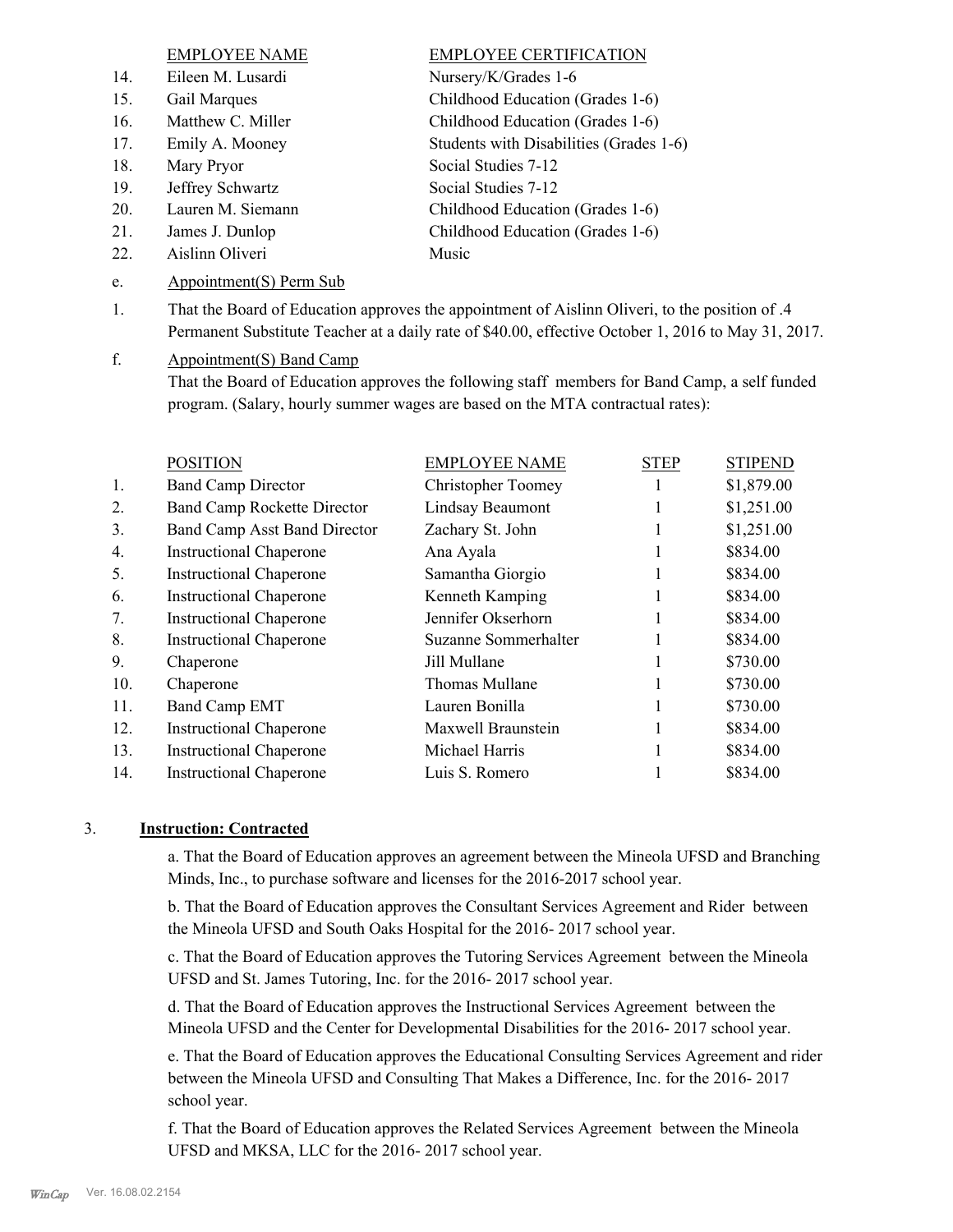g. That the Board of Education approves the Assistive Technology Services Agreement between the Mineola UFSD and Abilities Inc d/b/a Kornreich Technology Center for the 2016- 2017 school year.

h. That the Board of Education approves the Rider to the Nursing Services Agreement between the Mineola UFSD and Horizon Healthcare for the 2016- 2017 school year.

# 4. **Civil Service**

# a. Appointments

- That the Board of Education approve the appointment of Emanuel Kirkorian, to the position of 5 hour Bus Driver in Transportation, to replace Christine Pesce, who is retiring, effective August 31, 2016. Salary will be \$21,819 on Step 1; probation is 26 weeks. 1.
- b. Leave(s) of Absence
- That the Board of Education grant an extention to Terence Doyle, Maintainer, for an Unpaid Medical Leave of Absence, effective August 1, 2016 through December 31, 2016. 1.
- c. Leave Replacement
- That the Board of Education grant an extention to John Hassell as a Leave Replacement for Terence Doyle, Maintainer, effective July 1, 2016 through December 31, 2016. Salary remains the same at Step 1, \$48,918, prorated. 1.

## 5. **Business /Finance**

# a. **Budget Appropriation Adjustment**

1. That the Board of Education approves the following transfer of funds to cover purchases for the High School Fab Lab and Music Rooms:

From Budget code: 1621-200-00-7799 to Budget code: 2110-200-07-0000- \$75,000 From Budget code: 1621-200-00-7799 to Budget code: 2110-200-00-2400- \$63,000 From Budget code: 2630-200-00-2930 to Budget code: 2110-200-00-2400- \$25,000 From Budget code: 5510-210-00-7999 to Budget code: 2110-200-00-2400- \$10,000

## 6. **Business/Finance: Contract Approvals**

a. That the Board of Education approves an agreement between the Mineola UFSD and School Aid Specialists Management Systems LLC (SASMS), to provide State Aid and STAC Assistance Service for the 2016-2017 school year.

# 7. **Business/Finance: Bids**

a. That the Board of Education of the Mineola Union Free School District approves the awarding of the bid for: Roland SP-540i Printer/Cutter and a Vacuum Pump for Techno CNC, bid opened August 5, 2016, to Allegheny Educational Systems, Inc.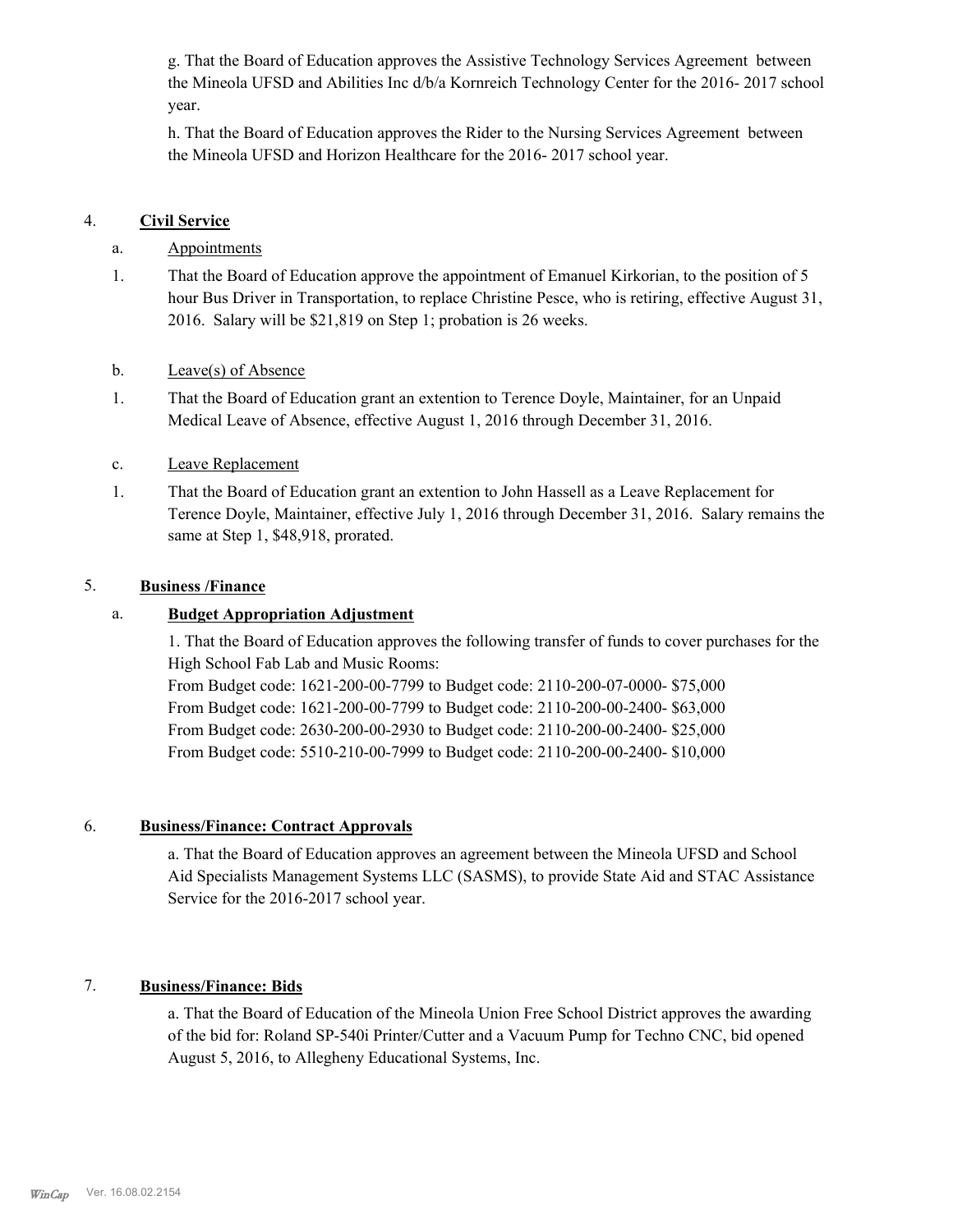# 8. **Other**

Employee Agreements:

a. That the Board of Education approves the 2% increase for JoAnn Greene, Internal Claims Auditor, placing her annual stipend at \$19,140 for the 2016-2017 school year, effective 7/1/16.

b. That the Board of Education approves the Employee Agreement between the Mineola UFSD and Donna Squicciarino, District Treasurer and Extra Class Treasurer, for the 2016-2017 school year, effective 7/1/16.

#### **Business/Finance: Disposal of District Property** 9.

That the Board of Education approves the disposal of the following district property, according to Policy #5250, declaring them obsolete:

- Obsolete Equipment from Pupil Personnel Services Office: a.
	- 1. Dynavox- Asset Tag # 15575
	- 2. NeoSmart 2 Keyboard and Charger- Asset Tag # 15611
	- 3. Cassette Recorders (2)- Asset Tag # 13233 and 100092
	- 4. Assorted testing materials for speech and intelligence that are outdated and no longer used

#### **K. Superintendent's Report**

Superintendent of Schools' Reports for 8/11/16 Presentations:

1. Data Report

Superintendent Comments

**L. Public Comments**